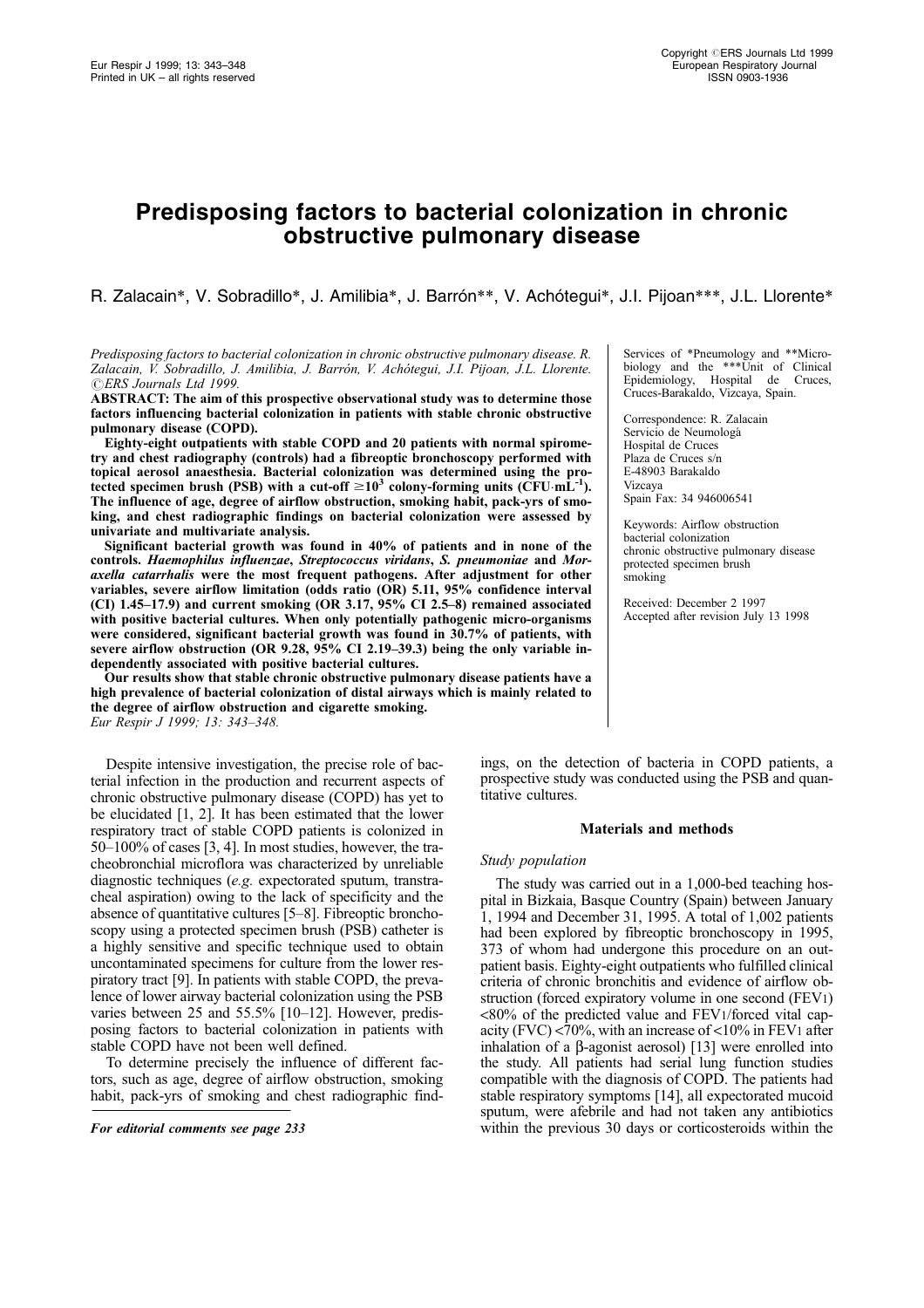previous 3 months. None of the patients had been admitted to any hospital during the previous 6 months. Patients with bronchiectasis or a past history of haemoptysis were excluded. Bronchiectasis was excluded according to the absence of suggestive clinical and radiological data. Five patients with doubtful images on chest radiography had computed tomographic (CT) scans of the thorax to confirm the absence of bronchiectasis. Patients with bronchoscopically visible structural endobronchial disease, neoplastic infiltration, residual stenosis or purulent or mucopurulent secretions in the respiratory tract were also excluded. All patients had a good nutritional status (no signs of starvation or recent weight loss), the respiratory disease was the main disorder and none of them had other concurrent conditions that could have altered the bacterial flora. Two patients with mucopurulent secretions in the respiratory tract at the time of bronchoscopy were excluded, given that in COPD patients this type of secretion is usually associated with respiratory infection [14].

The study was explained fully to each patient and written informed consent was obtained from all participants. Of the 88 outpatients with stable COPD, 34 were referred for fibreoptic bronchoscopy because of an abnormal chest radiograph (pulmonary nodule in 18, mass lesion in nine, laminar atelectasis in three, fibrous lesion in two and pleural image in two patients). The remaining 54 patients, who have been followed in the outpatient clinic of the service of pneumology for a long time, with a normal chest radiograph and no clinical indication requiring fibreoptic bronchoscopy, accepted microbiological sampling with the PSB. The control group consisted of 20 asymptomatic patients with a tentative diagnosis of sleep apnoea syndrome who, at the time of the study, underwent dynamic pharyngoscopy with the fibreoptic bronchoscope and gave their consent for sampling with the PSB. The study protocol was approved by the ethical committee of the authors' institution.

A questionnaire was used to obtain information on smoking habits at the time of examination (smokers, nonsmokers, exsmokers, time elapsed from cessation of smoking and tobacco consumption, expressed as pack-yrs). Nonsmokers were defined as those patients who had never smoked cigarettes or had smoked less than one cigarette a day for 1 yr, or less than 20 packs of cigarettes in a lifetime. Current smokers were those who were smoking regularly on a daily basis at least within 1 month before examination. Forced spirometry with bronchodilator therapy was performed in all patients before inclusion in the study [13]. The degree of airflow obstruction was considered severe when FEV1 was <50% pred, moderate when FEV1 was 50 $-64\%$  pred and mild when FEV1 was 65 $-79\%$  pred [15]. Chest radiographs were obtained at least 48 h before microbiological sampling.

#### Microbiological sampling

Before initiating the procedure, topical anaesthesia was achieved by aerosolization of 10 mL of 5% lidocaine through a mouthpiece over a 15 min period. No other type of anaesthetic was used. No topical anaesthetics were injected through the bronchoscope channel and no suction was applied before obtaining the specimen. A PSB catheter (Mill-Rose Laboratories, Mentor, OH, USA) was inserted through the inner suction channel of a fibreoptic bronchoscope (Machida FBS-6TL II) and advanced, under direct vision, to obtain segmental airways secretion from the lower right or left lobe *(i.e.* opposite the site of the radiographic abnormality) according to the technique of WIM-BERLEY et al. [9]. The brush was aseptically cut into a vial containing 1.0 mL sterile Ringer's lactate solution and delivered to the laboratory in <10 min.

# Microbiological processing

The vial was vigorously agitated on a vortex mixer to suspend thoroughly all material from the brush. The PSB effluents were cultured quantitatively by plating 0.1 mL and 0.01 mL of the original specimens on blood agar and chocolate agar (aerobic pathogens), Schaelder medium (anaerobic pathogens), buffered charcoal-yeast extract medium (Legionella pneumophila) and Sabouraud medium at  $22^{\circ}$  and  $37^{\circ}$ C (fungi). Samples were also cytocentrifuged, Gram-stained and examined under light microscopy for the identification of squamous epithelial cells. Recovery of squamous epithelial cells was considered an accurate predictor of oropharyngeal contamination, *i.e.* unsatisfactory specimens. For this reason, four samples were discarded. Accepted laboratory methods were used for bacterial identification and susceptibility testing [16]. Only quantitative cultures with a concentration of  $\geq 10^3$  colony-forming units  $(CFU)$ · $mL^{-1}$  of bacterial pathogens were considered positive  $[9, 17]$ . Bacterial counts  $\langle 10^3 \text{ CFU-mL}^{-1} \text{ were}$ considered negative. A separate analysis including only potentially pathogenic micro-organisms (PPM), i.e. those recognized as causative pathogens of respiratory tract infections (Haemophilus influenzae, Streptococcus pneumoniae, Moraxella catarrhalis, and others) and excluding non-PPM (Streptococcus viridans, Neisseria spp. and others) [10] was carried out. Samples from expectorated sputum were not cultured.

## Statistical analysis

Results are expressed as means±sp and range for quantitative variables, and as relative frequencies and, in some cases, 95% confidence intervals (CI) for categorical variables. Data were compared using a Chi-squared test or Fisher's exact test when necessary. The Chi-squared test for trend was applied for dose-response analysis and the Student's t-test for independent samples was used for betweengroup comparisons of quantitative variables. Statistical significance was set at  $p<0.05$ . In order to determine the predictive value of five variables (age, degree of airflow obstruction, smoking habit, pack-yrs of smoking and chest radiographic findings) on bacterial colonization of the lower airways, logistic regression models with assessment of first-order interactions were estimated. The SYSTAT 5.02 and EPIINFO 6 computer programs were used for statistical analysis.

## Results

The general characteristics of COPD patients and controls are shown in table 1. Patients in the control group were younger than persons with COPD (mean age 61.5 *versus* 66.1 yrs,  $p=0.024$  and had normal lung function and no abnormalities on chest radiography. Only two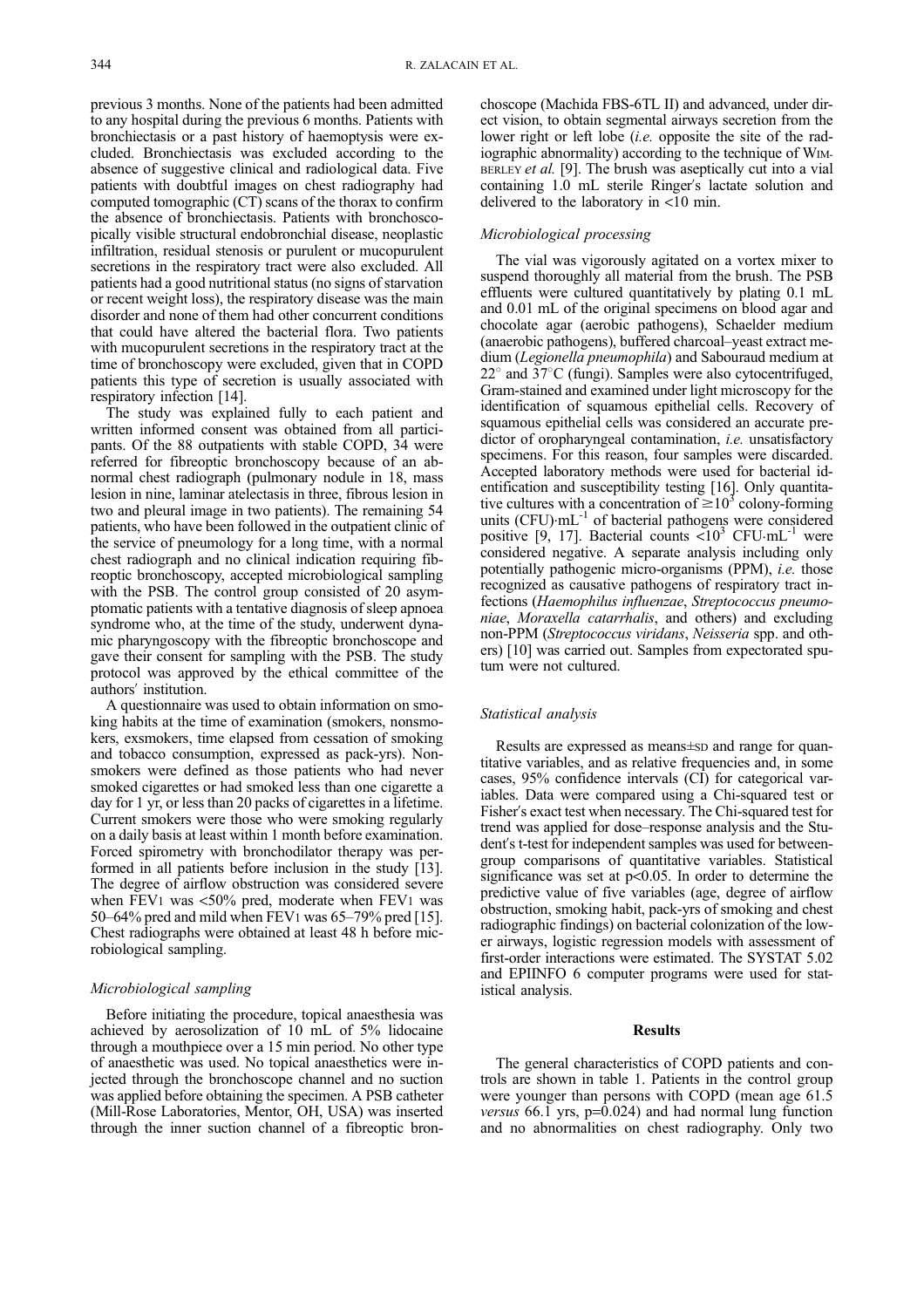| Table 1. |  | Baseline characteristics of patients with chronic obstructive pulmonary disease (COPD) and controls |
|----------|--|-----------------------------------------------------------------------------------------------------|
|----------|--|-----------------------------------------------------------------------------------------------------|

| Variable                   | COPD patients<br>$(n=88)$ | Controls<br>$(n=20)$ | p-value |  |
|----------------------------|---------------------------|----------------------|---------|--|
| Age $yrs*$                 | $66.1 \pm 7.2$            | $61.5 \pm 8.1$       | 0.024   |  |
| Sex male/female            | 88/0                      | 20/0                 |         |  |
| Spirometric data*          |                           |                      |         |  |
| FVC L                      | $2.94 \pm 0.6$            | $3.78 \pm 0.7$       | < 0.01  |  |
| FVC $\%$                   | $70.6 \pm 13.1$           | $88.9 \pm 9.9$       | < 0.01  |  |
| FEV1 L                     | $1.68 \pm 0.4$            | $2.89 \pm 0.5$       | < 0.01  |  |
| $FEV1\%$                   | $55.7 \pm 12.9$           | $88.4 \pm 8.2$       | < 0.01  |  |
| FEV1/FVC %                 | $55.3+9$                  | $77.8 \pm 7.2$       | < 0.01  |  |
| Smoking habit <sup>+</sup> |                           |                      |         |  |
| <b>Smokers</b>             | 38 (43.2)                 | 2(10)                |         |  |
| Exsmokers                  | 50 (56.8)                 | 16(80)               |         |  |
| <b>Nonsmokers</b>          |                           | 2(10)                |         |  |
| Pack-yrs*                  |                           |                      |         |  |
| <b>Smokers</b>             | $54.5 \pm 11.4$           | $38.5 \pm 3.5$       | 0.020   |  |
| Exsmokers                  | $52.9 \pm 17.2$           | $29.6 \pm 9.6$       | < 0.01  |  |

\*: Data are mean±sp; <sup>+</sup>: data are numbers with percentages in parenthesis. FVC: forced vital capacity; FEV1: forced expiratory volume in one second.

patients were current smokers. In the study group, airway obstruction was severe in 26 patients, moderate in 36 and mild in 26. A bronchodilator response was not observed in 42 patients and the remaining 46 patients had a mean increase in FEV1 of  $5.8 \pm 2\%$ . Fifty patients were exsmokers and 38 active smokers. The mean time elapsed since cessation of smoking was  $10.1$  yrs (range  $1-40$  yrs). No statistically significant differences in pack-yrs of smoking between smokers and exsmokers were found. Of the 34 patients with abnormal chest radiography, the final diagnosis was a malignant tumour in 19 and a benign process in 15. The baseline characteristics of the 19 lung cancer patients were not significantly different from those of the remaining 69 COPD patients. All patients with neoplasm had a Karnovsky index between 90 and 100%.

The PSB demonstrated significant  $(\geq 10^3 \text{ CFU} \cdot \text{mL}^{-1})$ bacterial growth in 36 (40.9%) COPD patients (table 2). A total of 45 micro-organisms were isolated, with H. influenzae (31.4%), S. viridans (24.4%) and S. pneumoniae (15.5%) being the most common. Only three Gram-negative Enterobacteriaceae were isolated (two Escherichia *coli* and one *Serratia marcescens*). Bacterial counts  $\geq 10^4$  $CFU·mL^{-1}$  were recovered for eight organisms (five H. influenzae, one S. pneumoniae, one M. catarrhalis and one S. marcescens). If only PPM were considered, PSB sampling was positive in 27 (30.7%), with a total of 29 organisms isolated. Considering a lower colony count  $(\geq 10^2 \text{ CFU} \cdot \text{mL}^{-1})$ , bacterial growth was obtained in 46 (52.3%) of cases and in 31 (35.2%) if only PPM were taken into account. In 12 patients, PSB isolates yielded <10<sup>3</sup>  $CFU·mL^{-1}$  (table 3). Cultures of all PSB specimens obtained in controls showed no growth except for  $2 \times 10^2$  $CFU·mL^{-1}$  of *S. viridans* in a 57-yr-old current smoker.

Bacterial growth  $(\geq 10^3 \text{ CFU} \cdot \text{mL}^{-1})$  was significantly more frequent in patients with severe airflow obstruction (15/26, 57.7%) than in patients with moderate (15/36, 41.7%) or mild  $(6/26, 23.1%)$  functional impairment (p= 0.04). There was a statistically significant ( $p=0.011$ ) linear trend between the increase in airflow obstruction and the number of positive bacterial cultures. Patients with less severe lung function abnormalities had less severe bacteriology with a lower number of PPM than patients with

more advanced lung disease (table 4). The prevalence of positive bacterial cultures was significantly higher in current smokers than in exsmokers (55.3% versus 30%, p=0.017). However, no differences in the prevalence of positive cultures in relation to pack-yrs of smoking were found. Positive microbiological results were found in 42.6% (23/54) of patients with normal chest radiography and in 38.2% (13/34) of patients with abnormal chest radiography ( $p=NS$ ). In the group of patients with abnormal chest radiography, PSB sampling was positive in  $33.3\%$  (5/15) of those with benign lesions and in 42% (8/ 19) of those with lung tumour ( $p=NS$ ).

After multivariate analysis, airflow obstruction and smoking habit were independent predictors of positive bacterial cultures ( $\geq 10^3$  CFU·mL<sup>-1</sup>) on PSB sampling. The likelihood of obtaining positive results was significantly higher in stable COPD patients with severe airflow obstruction than in stable COPD patients with mild obstruction (odds ratio (OR) 5.11, 95% CI 1.45-17.9; p=0.011) and higher in smokers than in nonsmokers (OR 3.17, 95% CI 2.5 $-8$ ; p=0.015). Patients with moderate airflow obstruction also showed a higher probability of bacterial counts  $\geq 10^3$ CFU.mL-1 than patients with mild airflow obstruction (OR 2.47,  $95\%$  CI 0.76–7.95; p=0.129), although the difference was not statistically significant.

In the subset of patients with PPM, bacterial growth was significantly more frequent in those with severe obstruction  $(53.8\%, 14/26)$  than in those with moderate  $(27.8\%,$ 10/36) or mild (11.5%, 3/26) airflow obstruction (p= 0.004). There was also a statistically significant linear trend  $(p=0.001)$  between the increase in airflow obstruction and the number of positive bacterial cultures. The prevalence of positive microbiological results was not significantly different between smokers and exsmokers (36.8 versus 26%) or in relation to pack-yrs of smoking or radiological findings. After multivariate analysis, airflow obstruction was the only independent predictor of positive PPM culture  $(\geq 10^3 \text{ CFU} \cdot \text{mL}^{-1})$  on PSB sampling. The likelihood of obtaining positive results was significantly higher in stable COPD patients with severe airflow obstruction than in patients with mild obstruction (OR 9.28, 95% CI 2.19-39.3; p=0.002). Patients with moderate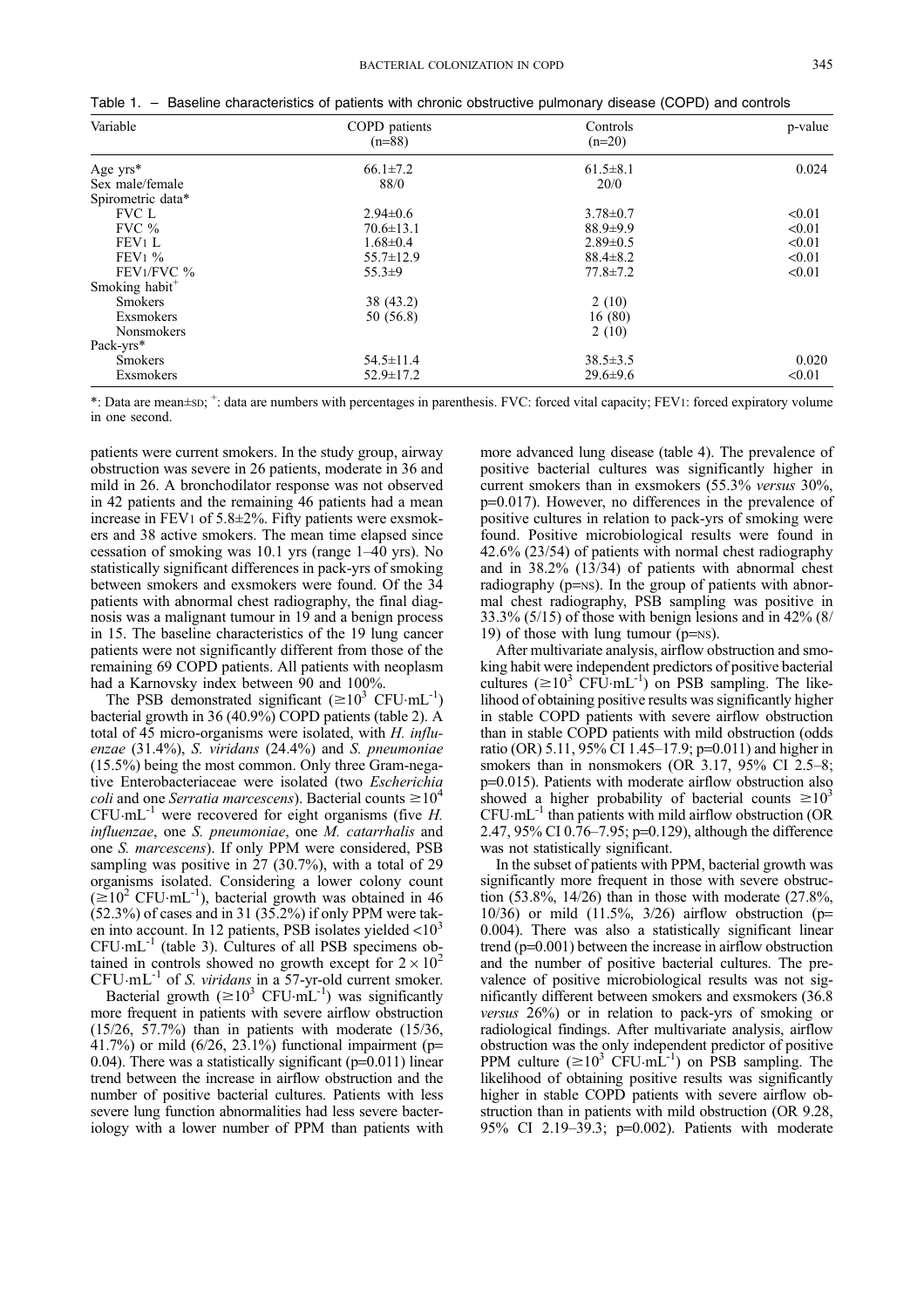Table 2. - Protected specimen brush culture ( $\geq 10^3$  colony forming units  $(CFU)$ .mL $^{-1}$ ) in 36 patients with stable chronic obstructive pulmonary disease

| Case           | Bacteria                                     | $CFU·mL-1$                 |
|----------------|----------------------------------------------|----------------------------|
| no.            |                                              |                            |
| 1              | Streptococcus pneumoniae                     | $\geq 1000$                |
| $\overline{c}$ | Haemophilus influenzae                       | $\geq 1000$                |
| 3              | Streptococcus viridans                       | $\geq 1000$                |
| 4              | S. pneumoniae                                | $\geq 10,000$              |
| 5              | H. influenzae                                | $\geq 10,000$              |
|                | Serratia marcescens                          | $\geq 10,000$              |
| 6              | Escherichia coli                             | $\geq 1000$                |
|                | S. viridans                                  | $\geq 1000$                |
| 7              | H. influenzae                                | $\geq 1000$                |
| 8              | H. influenzae                                | $\geq 10,000$              |
| 9              | H. influenzae                                | $\geq 1000$                |
| 10             | H. influenzae                                | $\geq 10,000$              |
| 11             | S. pneumoniae                                | $\geq 1000$                |
| 12             | S. viridans                                  | $\geq 1000$                |
|                | Coagulase-negative staphylococcus            | >1000                      |
| 13             | H. influenzae                                | $\geq 1000$                |
| 14             | S. viridans                                  | $\geq 1000$                |
|                | Coagulase-negative staphylococcus            | $\geq 1000$                |
| 15             | Moraxella catarrhalis                        | $\geq 1000$                |
| 16             | H. influenzae                                | >1000                      |
| 17             | M. catarrhalis                               | $\geq 10,000$              |
| 18             | H. influenzae                                | $\geq 10,000$              |
| 19             | S. pneumoniae                                | $\geq 1000$                |
|                | Staphylococcus aureus                        | $\geq 1000$                |
| 20             | S. pneumoniae                                | $\geq 1000$                |
|                | S. viridans                                  | $\geq 1000$                |
| 21             | H. influenzae                                | $\geq 1000$                |
| 22             | E. coli                                      | $\geq 1000$                |
| 23             | H. influenzae                                | $\geq 1000$                |
| 24             | M. catarrhalis                               | $\geq 1000$                |
| 25             | H. influenzae                                | $\geq 1000$                |
| 26             | S. viridans                                  | $\geq 1000$                |
|                | Prevotella melaninogenicus                   | $\geq 1000$                |
| 27             | H. influenzae                                | $\geq 10,000$              |
| 28<br>29       | S. viridans                                  | $\geq 1000$<br>$\geq 1000$ |
|                | H. influenzae                                |                            |
| 30             | S. viridans                                  | $\geq 1000$<br>$\geq 1000$ |
|                | S. viridans<br>Peptostreptococcus anaerobius | $\geq 1000$                |
| 31             | M. catarrhalis                               | $\geq 1000$                |
| 32             |                                              | $\geq 1000$                |
| 33             | S. pneumoniae<br>S. viridans                 | $\geq 1000$                |
| 34             | S. pneumoniae                                | $\geq 1000$                |
| 35             | S. viridans                                  | $\geq 1000$                |
| 36             | Streptococcus sanguis II                     | $\geq 1000$                |
|                |                                              |                            |

airflow obstruction also showed a trend towards a higher probability of bacterial counts  $\geq 10^3$  CFU·mL<sup>-1</sup> than patients with mild airflow obstruction (OR 2.95, 95% CI  $0.71-12.1$ ; p=0.134).

## Discussion

Using a highly reliable sampling technique, the PSB, this study showed significant bacterial growth in the lower airways in 40.9% of patients with stable COPD and that bacterial colonization was influenced by the degree of airflow obstruction and current smoking. When the subgroup of patients with PPM was considered, PSB sampling was positive in 30.7% of cases, with the degree of airflow

Table 3. - Protected specimen brush culture  $(<10^3$  colony forming units  $(CFU)$  mL $^{-1}$ ) in 12 patients with stable chronic obstructive pulmonary disease

| Case | Bacteria                 | $CFU·mL^{-1}$ |
|------|--------------------------|---------------|
| no.  |                          |               |
| 1    | Streptococcus viridans   | < 1000        |
| 2    | Escherichia coli         | <100          |
| 3    | Moraxella catarrhalis    | < 1000        |
| 4    | Streptococcus pneumoniae | < 1000        |
| 5    | Neisseria spp.           | < 1000        |
| 6    | Haemophilus influenzae   | < 1000        |
|      | Pseudomonas aeruginosa   | < 1000        |
| 7    | H. influenzae            | < 1000        |
| 8    | S. viridans              | <100          |
|      | Neisseria spp.           | <100          |
| 9    | S. viridans              | < 1000        |
| 10   | S. viridans              | < 1000        |
|      | Neisseria meningitidis   | < 1000        |
| 11   | S. viridans              | < 1000        |
|      | Neisseria spp.           | < 1000        |
| 12   | S. viridans              | < 100         |

obstruction being the only variable predictive of positive microbiological results. CABELLO et al. [10] using a cut-off point of  $\geq 10^2$  CFU·mL<sup>-1</sup>, recently reported bacterial colonization in 83% of clinically stable COPD patients and in 47% of long-term tracheostomized patients.

It is well known that the lower airways of healthy individuals are not colonized by bacteria [18], whereas patients with COPD are frequently infected by bacteria [3, 4], possibly because of impairment of the mucociliary system [19]. However, several aspects of the problem, such the percentage of COPD patients with significant bacterial colonization, the spectrum of pathogens colonizing the lower respiratory tract [20] and predisposing factors to bacterial colonization, are unclear.

Much of the conflict in the data has been due to the heterogeneity of patients studied and to the characterization of the tracheobronchial microflora by expectorated sputum [6, 7] or transtracheal aspiration [7, 8], with its inherent pitfalls. Cultures of sputum specimens in COPD patients are unreliable because of contamination by the oropharyngeal flora and, therefore, were not employed. Fibreoptic bronchoscopy using the PSB is a highly reliable technique by which to obtain uncontaminated specimens for culture from the lower respiratory tract. Although PSB sampling is a common and standard procedure, it may be argued that a single negative PSB sample is considered representative of the bacterial environment of the whole two lungs, assuming that PSB samples taken at the same time from other parts of the lungs would also be sterile. This has been accepted by other authors [10, 12] and no previous studies addressing the reproducibility of results of PSB sampling between specimens and in different parts of the lung have been published. A standard criterion for colonization of the lower airways has not yet been defined and, although a cut-off point of  $\geq 10^2$  CFU·mL<sup>-1</sup> was used in a recent report [10], the  $\geq 10^3$  CFU·mL<sup>-1</sup> criterion was adopted here as the cut-off point as commonly used in other studies [11, 12, 21]. The present study investigated a homogeneous group of patients with stable COPD in clinical terms (no increased dyspnoea, sputum production or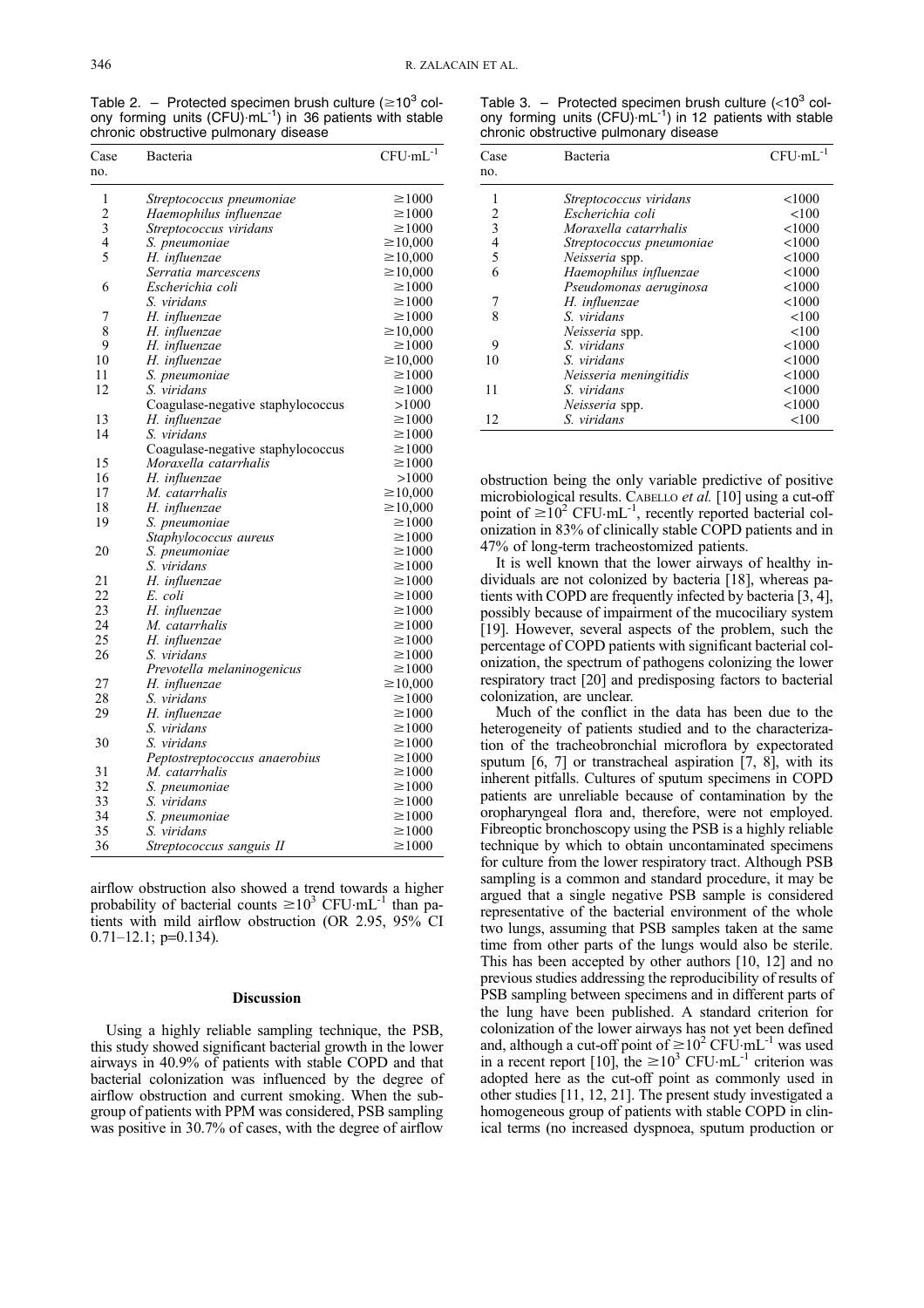|  |                                          | Table 4. – Distribution of 45 micro-organisms isolated ac- |
|--|------------------------------------------|------------------------------------------------------------|
|  | cording to degree of airflow obstruction |                                                            |

|                                   | Degree of<br>airflow obstruction |                      |  |
|-----------------------------------|----------------------------------|----------------------|--|
| Bacterium                         |                                  | Severe Moderate Mild |  |
| Haemophilus influenzae            | 8                                |                      |  |
| Streptococcus viridans            |                                  |                      |  |
| Streptococcus pneumoniae          |                                  |                      |  |
| Moxarella catarrhalis             |                                  | 3                    |  |
| Escherichia coli                  | 2                                |                      |  |
| Coagulase-negative staphylococcus |                                  | 2                    |  |
| Staphylococcus aureus             |                                  |                      |  |
| Serratia marcescens               |                                  |                      |  |
| Streptococcus sanguis             |                                  |                      |  |
| Peptostreptococcus anaerobius     |                                  |                      |  |
| Prevotella melaninogenicus        |                                  |                      |  |
| <b>PPM</b>                        | 16                               | 10                   |  |
| Non-PPM                           |                                  |                      |  |

PPM: potentially pathogenic micro-organisms.

sputum purulence) who had not been admitted to hospital recently or treated with antibiotics or corticosteroids. The selection criterion of no hospital admissions in the last 6 months was established to prevent the potential presence of nosocomial flora. This could suggest that patients did not have severe COPD, but there were 26 patients with FEV1  $\langle 50\%$  (13 of them with FEV1  $\langle 40\%$ ). Furthermore, a 30day period without antimicrobials is a sufficient interval to minimize the antibiotic therapy-related effect on yield. In relation to the number of COPD exacerbations in the last 12 months, no reliable information could be provided because not all patients had visited the hospital at the time of an exacerbation (some were attended by family phy-sicians and some were self-medicated). For this reason, this variable was not evaluated. Topical anaesthesia with aerosol was used exclusively in an attempt to prevent tracheobronchial contamination by the upper airway bacterial flora, as may occur when a solution of an anaesthetic agent is used. Specimens containing squamous epithelial cells were considered unsatisfactory and discarded.

In contrast to sterile PSB cultures obtained in controls, significant bacterial colonization was found in 40.9% of patients with stable COPD. PSB cultures resulted in  $\geq 10^3$  $CFU·mL^{-1}$  in 55.5% (10/18) of the patients reported by CABELLO et al. [10] and in 33.3% (6/18) of those reported by VEREEN et al. [11]. Monsó et al. [12], using a similar protocol to that of the present study, obtained positive PSB cultures mainly for H. influenzae and S. pneumoniae, in 10 of 40 (25%) stable COPD outpatients. In the present study, the most frequently cultured pathogens were H. influenzae, S. viridans, S. pneumoniae and M. catarrhalis. With the exception of S. viridans [22], these pathogens account for 85-95% of all bacterial exacerbations of chronic bronchitis [6, 21]. S. viridans has been isolated during exacerbations [23, 24] and, although it cannot be stated that this was the cause, S. viridans has been implicated as a causative organism of pneumonia in patients with COPD [25, 26].

Airflow obstruction and smoking habit were the only two independent predictors of lower respiratory tract colonization in the multivariate analysis. By contrast, when only PPM was taken into account, the degree of airflow

obstruction was the single predictor in the multivariate analysis. The ageing process is associated with multiple deficits in pulmonary immune function and host defence mechanisms [27]. In this study, however, age did not seem to predispose stable COPD patients to significant bacterial colonization. This was further supported by the finding of sterile cultures in controls. Although the patients in the control group were somewhat younger than the patients with COPD, five of them were >65 yrs of age. The relationship with comorbidity as a colonization risk factor was not examined in this study, since the patients did not have other concurrent conditions; however, abnormal findings on chest radiography did not influence the results either. It has been shown that PSB cultures are of limited value in structural endobronchial disease, which leads to colonization with large quantities of bacteria in approximately half of the cases [28]. For this reason, bronchoscopically visible structural endobronchial disease and neoplastic infiltration were considered to be exclusion criteria in the present study. It should be noted that patients with malignant tumours had a Karnovsky performance index between 90 and 100% when quantitative cultures of PSB specimens were obtained, so that impairment of normal host defence mechanisms would presumably have had little influence on the results.

The degree of airflow limitation was a major predisposing factor to bacterial colonization of the lower respiratory tract in stable COPD patients. The more severe the airflow obstruction, the greater the likelihood of obtaining positive PSB cultures. To the authors' knowledge, this finding has not been reported previously. In patients with a higher degree of airflow obstruction, a greater impairment of the mucociliary clearance system may be expected [29], thus facilitating local bacterial colonization. The wellknown deleterious effect of heavy smoking on the lower respiratory tract clearance mechanisms [30, 31] and the role of cigarette smoking as a risk factor for airway colonization were also confirmed by the present findings. The recognized beneficial effect of smoking cessation on pulmonary function and hypersecretion of mucus  $[31-33]$ was apparent by a significantly lower prevalence of positive bacterial cultures in exsmokers than in current smokers, although this difference disappeared when the subgroup of patients with PPM was analysed separately. The results, however, were not influenced by pack-yrs of smoking, indicating that bacterial colonization in COPD patients is more closely associated with the effects of current smoking than with pack-yrs of smoking.

In conclusion, patients with stable chronic obstructive pulmonary disease have a high prevalence of bacterial colonization of distal airways, which is mainly related to the degree of airflow obstruction and cigarette smoking. According to data in this study, however, the role of bacterial pathogens in chronic obstructive pulmonary disease cannot be ascertained. Patients with significant bacterial colonization in the protected specimen brush sample were completely asymptomatic from a clinical point of view, so it is difficult to define the role played by these micro-organisms in the development and recurrent aspects of chronic obstructive pulmonary disease.

> Acknowledgement. The authors thank M. Pulido for editing the manuscript and editorial assistance.